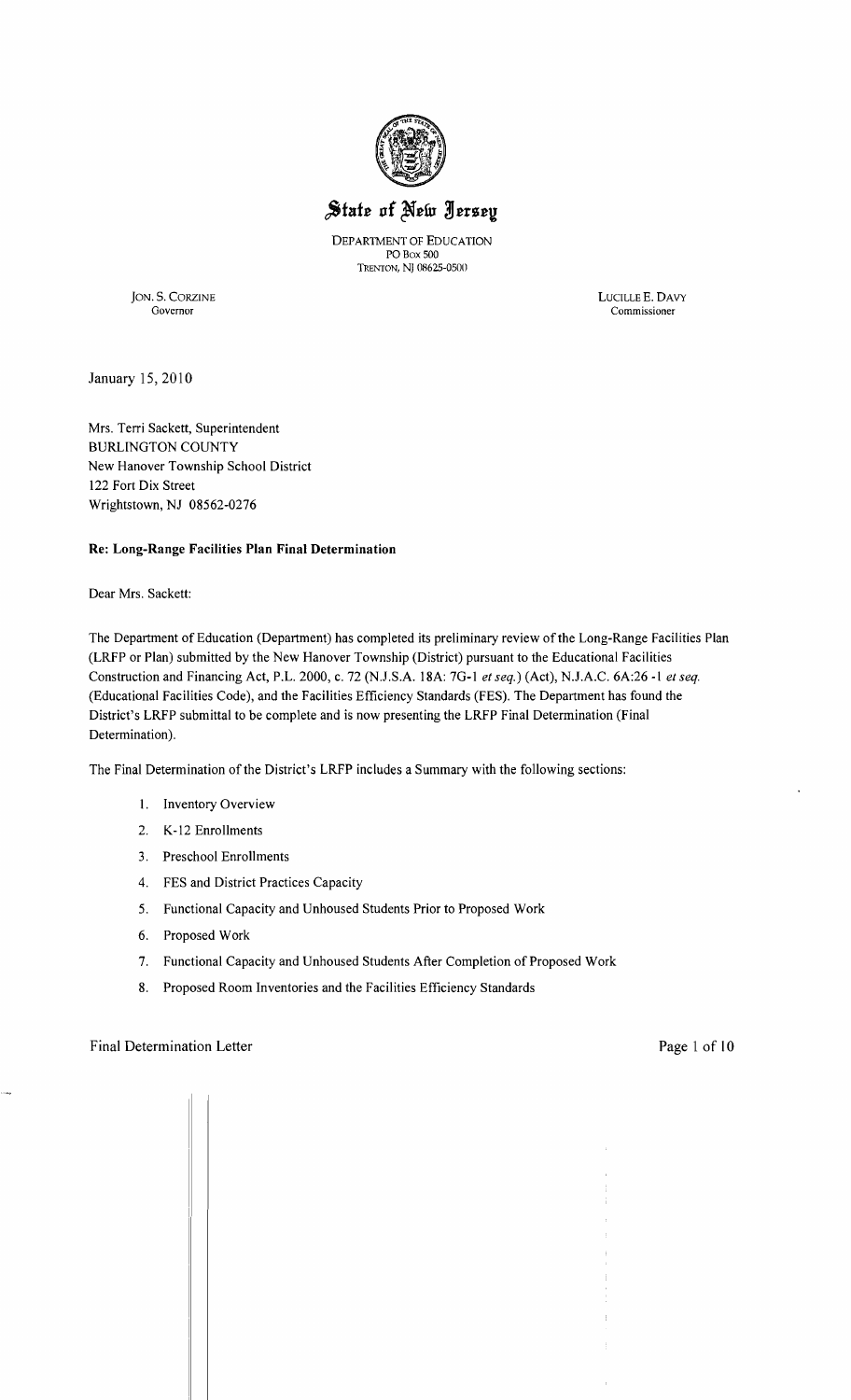Major LRFP approval issues include the adequacy of the LRFP's proposed enrollments, school capacities, and educational spaces. Approval of the LRFP, and any projects and costs listed therein, does not imply approval of an individual school facilities project or its corresponding costs and eligibility for State support under the Act. Similarly, approval of the LRFP does not imply approval of portions of the Plan that are inconsistent with the Department's FES and proposed building demolition or replacement. Determination of preliminary eligible costs and final eligible costs will be made at the time of the approval of a particular school facilities project pursuant to NJ.S.A. 18A:7G-5. The District must submit a feasibility study as part of the school facilities project approval process, pursuant to NJ.S.A. 18A:7G-7b, to support proposed building demolition or replacement. The feasibility study should demonstrate that a building might pose a risk to the safety of the occupants after rehabilitation or that rehabilitation is not cost-effective.

Following the approval of the LRFP, the District may submit an amendment to the approved LRFP for Department review. Unless and until an amendment to the LRFP is submitted to and approved by the Commissioner of the Department pursuant to NJ.S.A. 18A:7G-4(c), the approved LRFP shall remain in effect. The District may proceed with the implementation of school facilities projects that are consistent with the approved LRFP whether or not the school facilities project contains square footage that may be ineligible for State support.

We trust that this document will adequately explain the Final Determination and allow the District to move forward with the initiation of projects within its LRFP. Please contact Glenn Ferguson, County Manager at the Office of School Facilities at (609) 943-5674 with any questions or concerns that you may have.

Sincerely,

Lucille Eday

Lucille E. Davy Commissioner

Enclosure

c: John Hart, Chief of Staff Lester Richens, Burlington County, Executive County Superintendent Bernard E. Piaia, Director, Office of School Facilities Susan Kutner, Director, Policy and Planning, Office of School Facilities Glenn Ferguson, County Manager, Office of School Facilities

 $d = 1$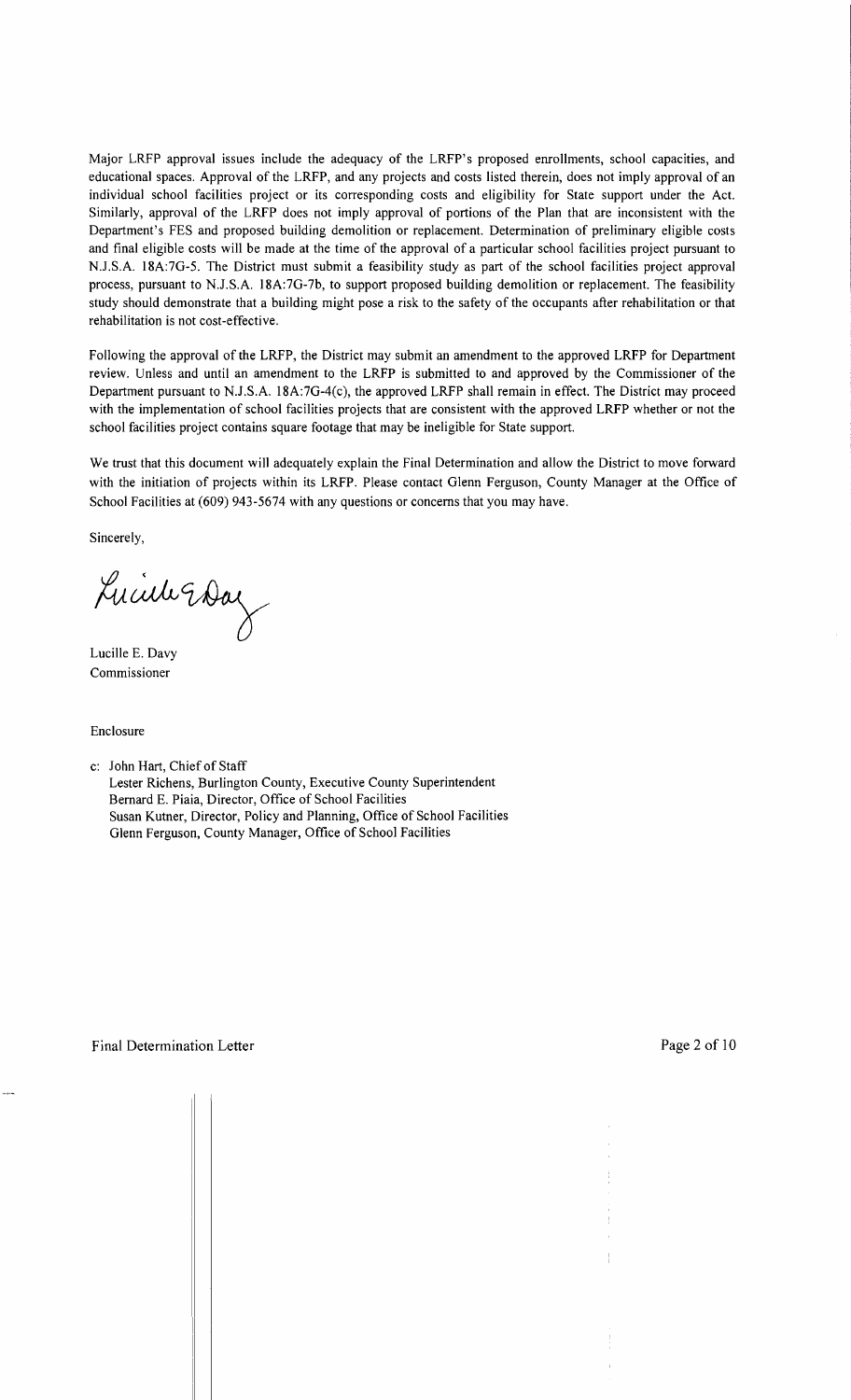## LONG-RANGE FACILITIES PLAN **Final Determination Summary**

New Hanover Township School District

The Department of Education (Department) has completed its review of the Long-Range Facilities Plan (LRFP or Plan) submitted by the New Hanover Township School District (District) pursuant to the Educational Facilities Construction and Financing Act, P.L. 2000, *c.*72 (N.J.S.A. 18A:7G-1 *et seq.*) (Act), N.J.A.C. 6A:26-1 et seq. (Educational Facilities Code), and the Facilities Efficiency Standards (FES).

This is the Department's Final Determination Summary (Summary) of the LRFP. The Summary is based on the standards set forth in the Act, the Educational Facilities Code, the FES, District entered data in the LRFP and Project Application and Tracking System (LRFP website), and District supplied supporting documentation. The Summary consists of nine sections. The referenced reports in *italic* text are standard LRFP reports available on the Department's LRFP website.

#### 1. Inventory Overview

The District provides services for students in grades Pk-8. The predominant existing school grade configuration is Pk-8. The predominant proposed school grade configuration is Pk-8. The District is classified as an "Over 55 ECPA" district for funding purposes.

The District identified existing and proposed schools, sites, buildings, playgrounds, playfields, and parking lots in its LRFP. The total number of existing and proposed district-owned or leased schools, sites, and buildings are listed in Table I. A detailed description of each asset can be found in the LRFP website report titled *"Site Asset Inventory Report. "* 

|                                                      | <b>Existing</b> | <b>Proposed</b> |
|------------------------------------------------------|-----------------|-----------------|
| Sites:                                               |                 |                 |
| <b>Total Number of Sites</b>                         |                 |                 |
| Number of Sites with no Buildings                    |                 |                 |
| Number of Sites with no Instructional Buildings      |                 |                 |
| <b>Schools and Buildings:</b>                        |                 |                 |
| <b>Total Number of Schools</b>                       |                 |                 |
| Total Number of Instructional Buildings              |                 |                 |
| Total Number of Administrative and Utility Buildings |                 |                 |
| <b>Total Number of Athletic Facilities</b>           |                 |                 |
| <b>Total Number of Parking Facilities</b>            |                 |                 |
| <b>Total Number of Temporary Facilities</b>          |                 |                 |

#### Table l' Inventory Summary

As directed by the Department, incomplete school facilities projects that have project approval from the Department are represented as "existing" in the Plan. District schools with incomplete approved projects that include new construction or the reconfiguration of existing program space are as follows: N/A.

 $\mathbb{R}$   $\mathbb{R}$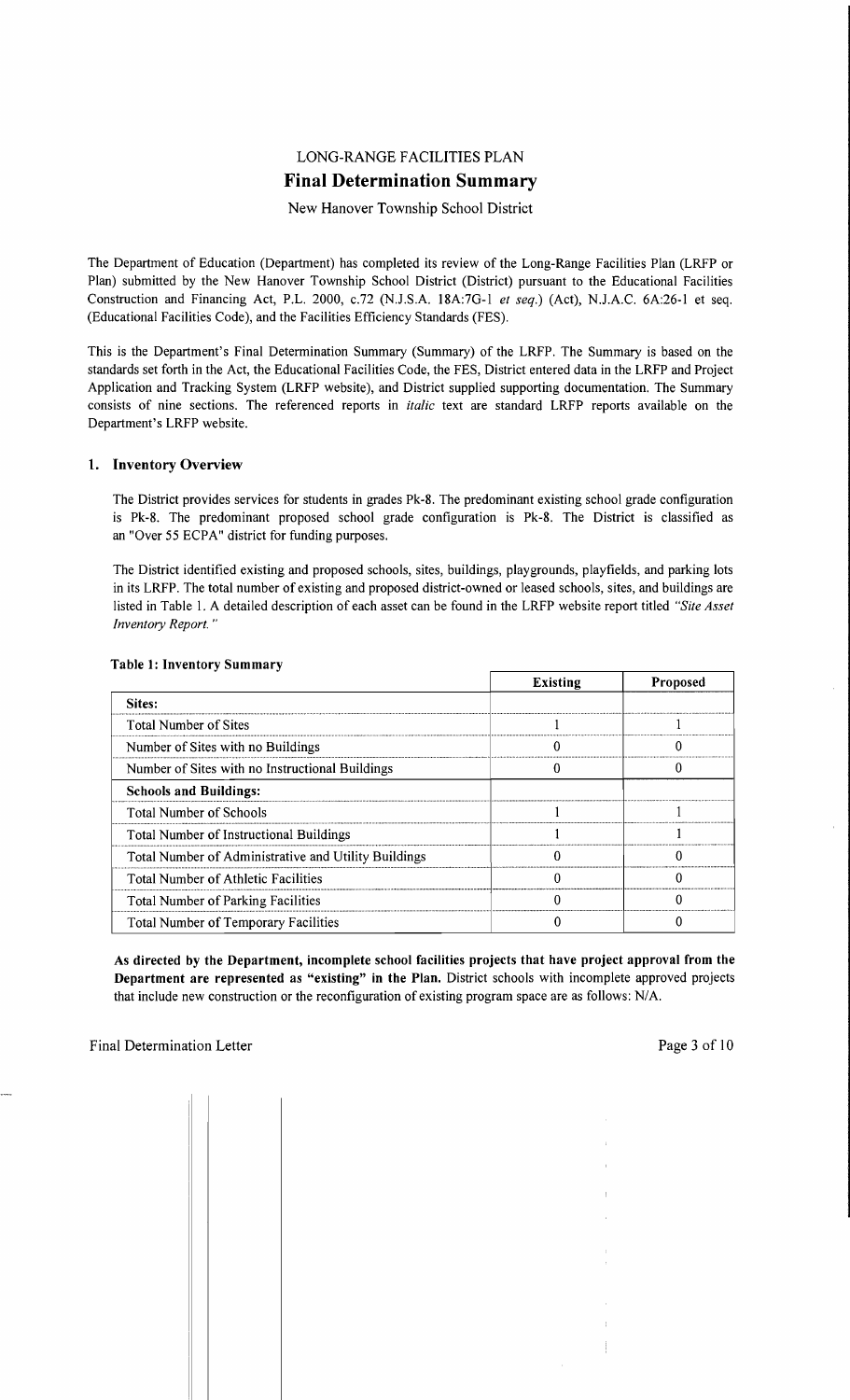Major conclusions are as follows:

- The District is proposing to maintain the existing number of District-owned or leased sites.
- The District is proposing to maintain the existing number of District-owned or operated schools.
- The District is proposing to maintain the existing number of District-owned or leased instructional buildings. The District is proposing to maintain the existing number of District-owned or leased noninstructional buildings.

FINDINGS The Department has determined that the proposed inventory is adequate for review of the District's LRFP. However, the LRFP determination does not imply approval of an individual school facilities project listed within the LRFP. The District must submit individual project applications for project approval. If building demolition or replacement is proposed, the District must submit a feasibility study, pursuant to NJ.S.A. 18A:7G-7b, as part of the application for the specific school facilities project.

## 2. K-12 Enrollments

The District determined the number of students, or "proposed enrollments," to be accommodated in the LRFP on a district-wide basis and in each school. The District's existing and proposed enrollments for grades K-12 and the cohort-survival projection provided by the Department on the LRFP website are listed in Table 2. Detailed information can be found in the LRFP website report titled *"Enrollment Projection Detail.* " Existing and proposed school enrollments and grade alignments can be found in the report titled *"Enrollment and School Grade Alignment."* An analysis of preschool enrollments is provided in Section 3.

|                             | <b>Actual Enrollments</b><br>2005 | <b>District Proposed</b><br><b>Enrollments</b> | <b>Department's LRFP</b><br><b>Website Projection</b> |
|-----------------------------|-----------------------------------|------------------------------------------------|-------------------------------------------------------|
| Grades K-5, including SCSE  |                                   |                                                |                                                       |
| Grades 6-8, including SCSE  |                                   |                                                |                                                       |
| Grades 9-12, including SCSE |                                   |                                                |                                                       |
| <b>District K-12 Totals</b> | 148                               |                                                |                                                       |

#### Table 2: K-12 Enrollment Comparison

*"SCSE"* = *Self-Contained Special Education* 

Major conclusions are as follows:

- The District did not elect to use the Department's LRFP website projection. Supporting documentation was submitted to the Department as required to justify the proposed enrollments.
- The District is planning for stable enrollments.

FINDINGS The Department has determined that the District's proposed enrollments are supportable for review of the District's LRFP. The Department will require a current enrollment projection at the time an application for a school facilities project is submitted incorporating the District's most recent Fall Enrollment Report in order to verify that the LRFP's planned capacity continues to be appropriate for enrollments.

 $\mathbb{L}$   $\mathbb{L}$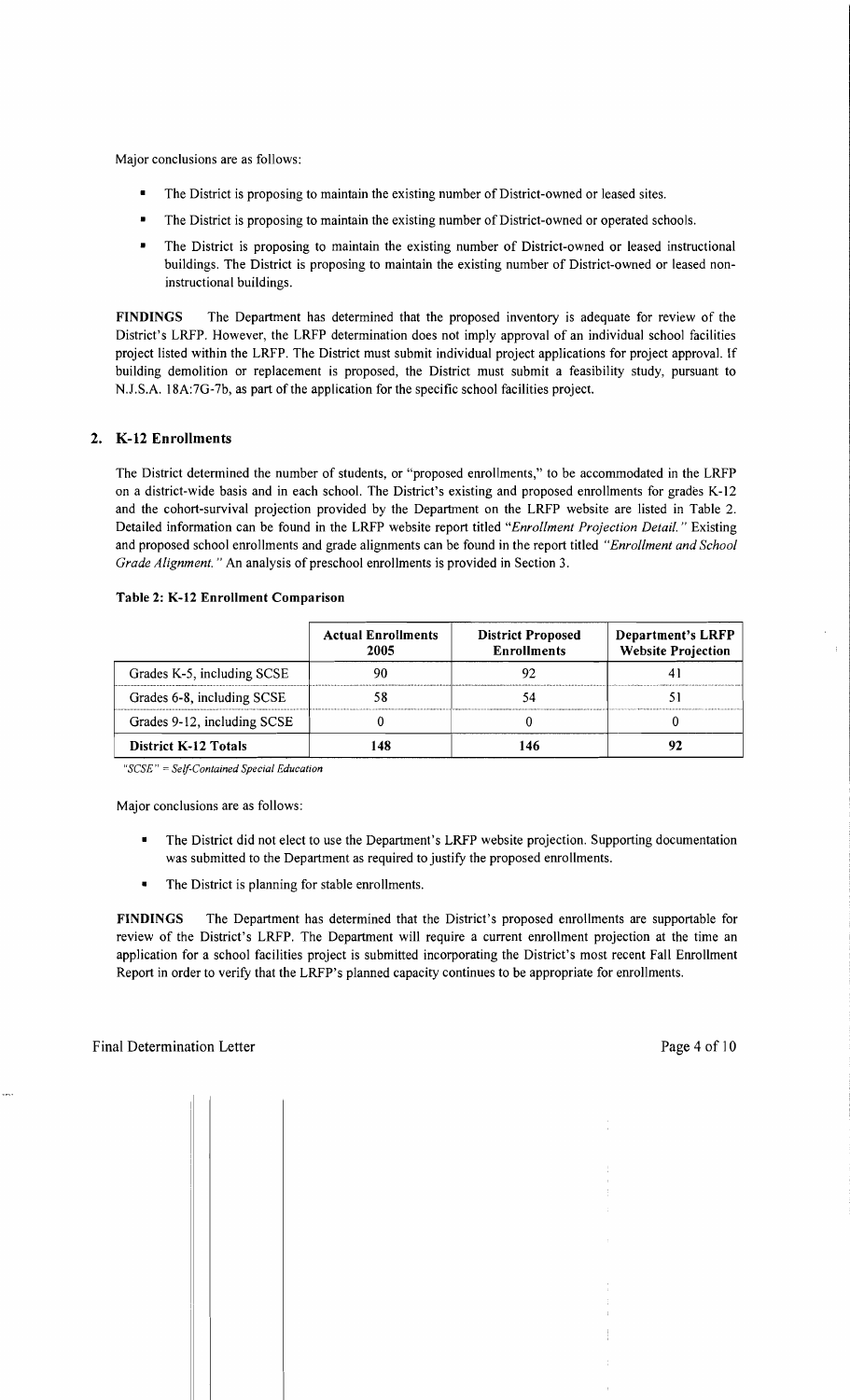#### 3. Preschool Enrollments

The District identified the preschool universe for five-year planning purposes. Preschool enrollments include three year olds, if applicable, four year olds, and special education students.

Table 3 summarizes existing and proposed preschool enrollments in District and private provider facilities. Proposed private provider use is based on 2007-08 projections by the Department's Office of Early Childhood.

#### Table 3: Preschool Enrollments

|                          | <b>Total Preschool</b> | <b>District</b> | <b>Private Provider</b> |
|--------------------------|------------------------|-----------------|-------------------------|
| Actual (2005-06)         |                        |                 |                         |
| <b>District Proposed</b> |                        |                 |                         |

Major conclusions are as follows:

- The District does not provide a preschool program for three year olds and a half day preschool program for four year olds.
- The District does not utilize private providers to accommodate preschool students.

FINDINGS The Department has determined that the District-proposed preschool enrollments are adequate for review of the District's LRFP. The Department will require a current enrollment projection at the time an application for a school facilities project is submitted incorporating the District's most recent Fall Enrollment Report and an update on private provider enrollments in order to verify that the LRFP's planned capacity continues to meet District enrollments.

#### 4. FES and District Practices Capacity

The proposed room inventories for each school were analyzed to determine whether the LRFP provides adequate capacity for the proposed enrollments. Two capacity calculation methods, called *"FES Capacity"* and *"District Practices Capacity,* " were used to assess existing and proposed school capacity in accordance with the FES and District program delivery practices. A third capacity calculation, called *"Functional Capacity, "*  determines Unhoused Students and potential State support for school facilities projects. Functional Capacity is analyzed in Section 5 of this Summary.

*FES Capacity* only assigns capacity to pre-kindergarten *(if district-owned or operated),* kindergarten, general, and self-contained special education classrooms. No other room types are considered to be capacity-generating. Class size is based on the FES and is prorated for classrooms that are sized smaller than FES classrooms. FES Capacity is most accurate for elementary schools, or schools with non-departmentalized programs, in which instruction is "homeroom" based. This capacity calculation may also be accurate for middle schools depending upon the program structure. However, this method usually significantly understates available high school capacity since specialized spaces that are typically provided in lieu of general classrooms are not included in the capacity calculations.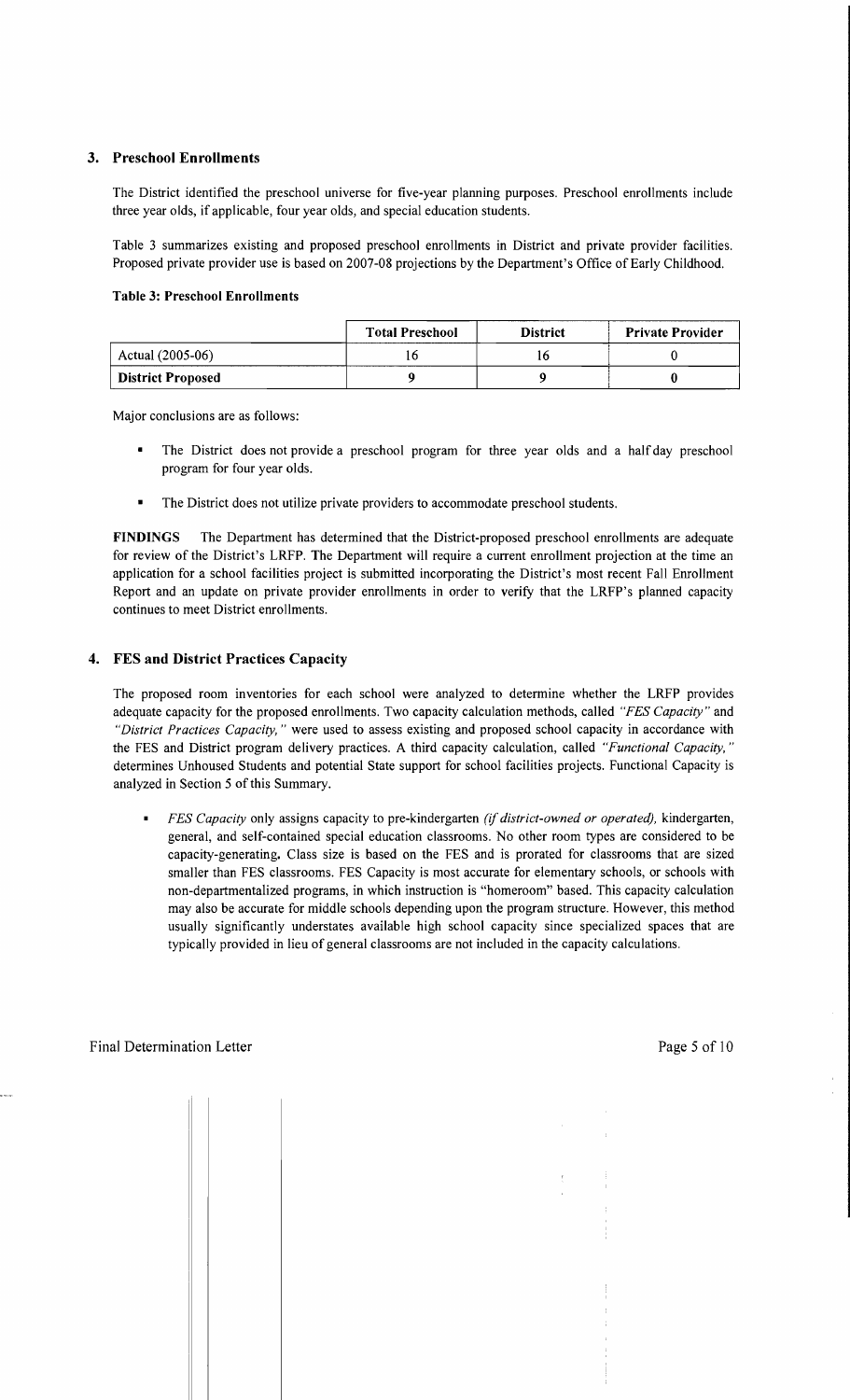*District Practices Capacity* allows the District to include specialized room types in the capacity calculations and adjust class size to reflect actual practices. This calculation is used to review capacity and enrollment coordination in middle and high schools.

A capacity utilization factor in accordance with the FES is included in both capacity calculations. A 90% capacity utilization rate is applied to classrooms serving grades K-8. An 85% capacity utilization rate is applied to classrooms serving grades 9-12. No capacity utilization factor is applied to preschool classrooms.

Table 4 provides a summary of existing and proposed district-wide capacities. Detailed information can be found in the LRFP website report titled *"FES and District Practices Capacity. "* 

| Table 4: FES and District Practices Capacity Summary |  |
|------------------------------------------------------|--|
|------------------------------------------------------|--|

|                                                 | <b>Total FES Capacity</b> | <b>Total District Practices Capacity</b> |
|-------------------------------------------------|---------------------------|------------------------------------------|
| $(A)$ Proposed Enrollments                      |                           | 155                                      |
| (B) Existing Capacity                           | 80                        | 160                                      |
| <i>*Existing Capacity Status (B)-(A)</i>        |                           |                                          |
| $(C)$ Proposed Capacity                         | 80                        | 160                                      |
| <i><b>*Proposed Capacity Status (C)-(A)</b></i> |                           |                                          |

*\* Positive numbers signifY surplus capacity; negative numbers signifY inadequate capacity. Negative values for District Practices capacity are acceptable* if*proposed enrollments do not exceed 100% capacity utilization.* 

Major conclusions are as follows:

- The District has appropriately coordinated proposed school capacities and enrollments in the LRFP.
- Adequate justification has been provided by the District if capacity for a school deviates from the proposed enrollments by more than 5%.

FINDINGS The Department has determined that proposed District capacity, in accordance with the proposed enrollments, is adequate for review of the District's LRFP. The Department will require a current enrollment projection at the time an application for a school facilities project is submitted, incorporating the District's most recent Fall Enrollment Report, in order to verify that the LRFP's planned capacity meets the District's updated enrollments.

#### 5. Functional Capacity and Unhoused Students Prior to Proposed Work

*Functional Capacity* was calculated and compared to proposed enrollments to provide a preliminary estimate of Unhoused Students and new construction funding eligibility. Functional Capacity is the adjusted gross square feet of a school building *(total gross square feet minus excluded space)* divided by the minimum area allowance per Full-time Equivalent student for the grade level contained therein. Unhoused Students is the number of students projected to be enrolled in the District that exceeds the Functional Capacity of the District's schools pursuant to N.J.A.C. 6A:26-2.2(c).

*"Excluded Square Feet"* in the LRFP Functional Capacity calculation includes (1) square footage exceeding the FES for any pre-kindergarten, kindergarten, general education, or self-contained special education classroom;

 $\sim$  1

 $\frac{1}{4}$  $\bar{z}$ 

 $\mathbb{C}$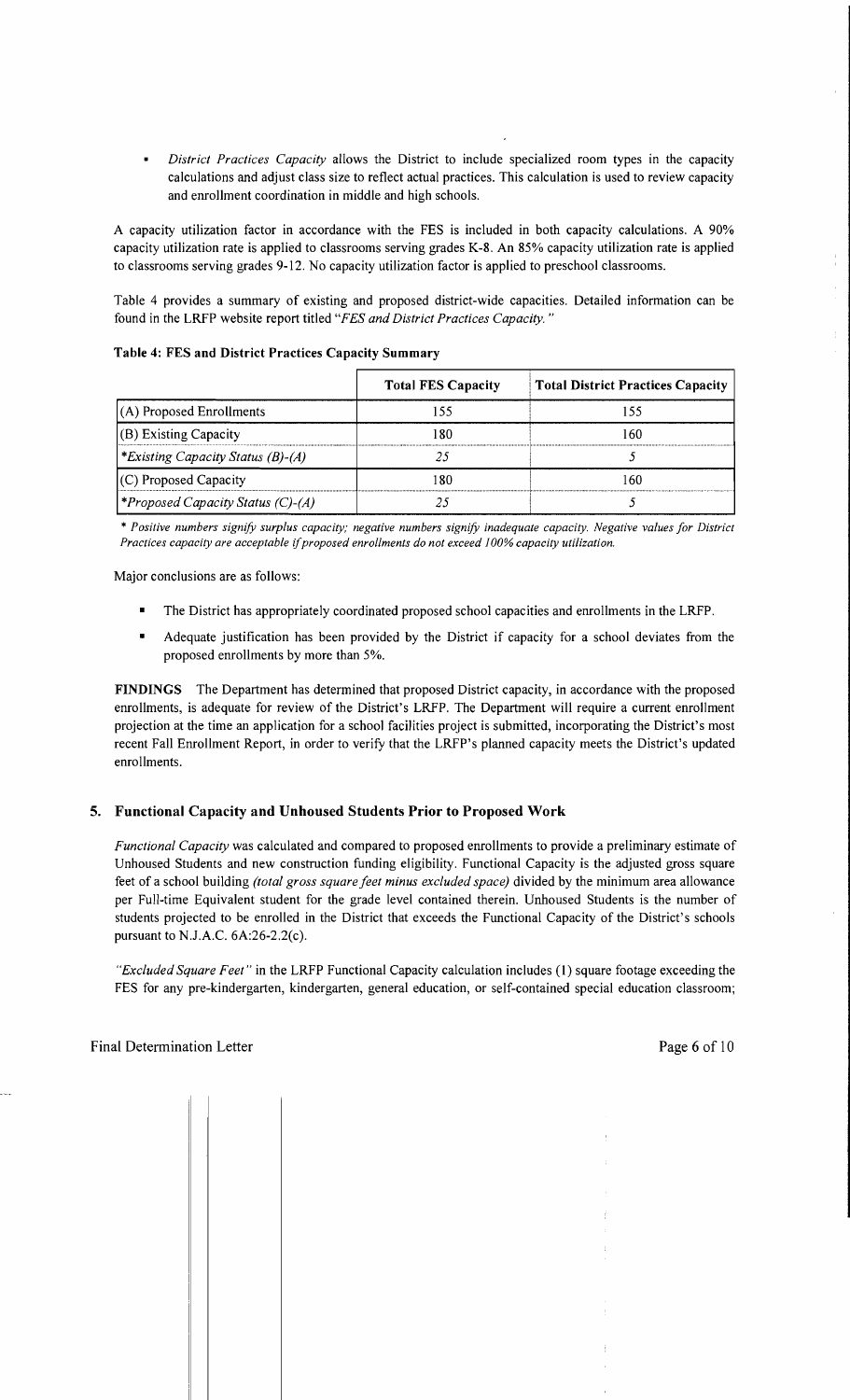(2) grossing factor square footage *(corridors, stairs, mechanical rooms, etc.)* that exceeds the FES allowance, and (3) square feet proposed to be demolished or discontinued from use. Excluded square feet may be revised during the review process for individual school facilities projects.

Table 5 provides a preliminary assessment of Functional Capacity, Unhoused Students, and Estimated Maximum Approved Area for the various grade groups in accordance with the FES. Detailed information concerning the calculation and preliminary excluded square feet can be found in the LRFP website reports titled *"Functional Capacity and Unhoused Students"* and *"Functional Capacity Excluded Square Feet. "* 

| High $(9-12)$      | 0          | 0          | $\Omega$  | 151.00         |                          |
|--------------------|------------|------------|-----------|----------------|--------------------------|
| Middle $(6-8)$     | 54         | 89         | $\Omega$  | 134.00         |                          |
| Elementary $(K-5)$ | 92         | 153        | $\Omega$  | 125.00         |                          |
| Preschool (PK)     | 9          | 15         | $\Omega$  | 125.00         |                          |
|                    | Enrollment | Capacity   | Students  | (gsf/students) | <b>Unhoused Students</b> |
|                    | Proposed   | Functional | Unhoused  | Allowance      | Approved Area for        |
|                    | А          | Existing   | $C = A-B$ | Area           | <b>Estimated Maximum</b> |
|                    |            | Estimated  |           | D              | $E = C \times D$         |
|                    |            |            |           |                |                          |

Table 5: Functional Capacity and Unhoused Students Prior to Proposed Work

Major conclusions are as follows:

- The calculations for "Estimated Existing Functional Capacity" do not include school facilities projects that have been approved by the Department but were not under construction or complete at the time of Plan submission.
- The District, based on the preliminary LRFP assessment, does not have Unhoused Students for the following FES grade groups: Grades PK, K-5, 6-8.
- The District, based on the preliminary LRFP assessment, has Unhoused Students for the following FES grade groups: n/a.
- The District is not proposing to demolish or discontinue the use of existing District-owned instructional space. The Functional Capacity calculation excludes square feet proposed to be demolished or discontinued for the following FES grade groups: n/a.

FINDINGS Functional Capacity and Unhoused Students calculated in the LRFP are preliminary estimates. Justification for square footage in excess of the FES and the determination of additional excluded square feet, Preliminary Eligible Costs (PEC), and Final Eligible Costs (FEC) will be included in the review process for specific school facilities projects. A feasibility study undertaken by the District is required if building demolition or replacement is proposed per NJ.A.C. 6A:26-2.3(b)(10).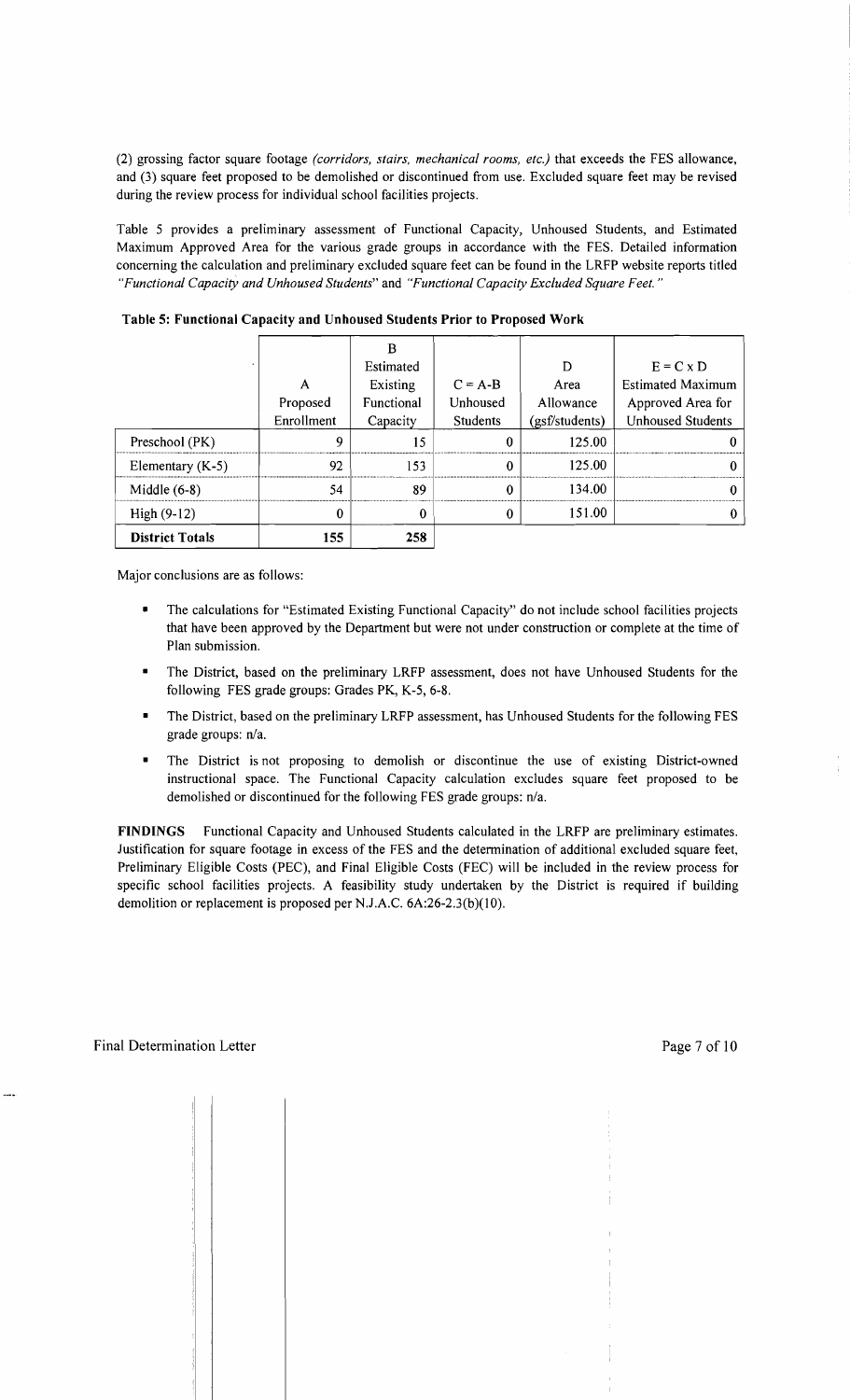#### 6. Proposed Work

The District was instructed to review the condition of its facilities and sites and to propose corrective *"system"*  and *"inventory"* actions in its LRFP. *"System"* actions upgrade existing conditions without changing spatial configuration or size. Examples of system actions include new windows, finishes, and mechanical systems. *"Inventory"* actions address space problems by removing, adding, or altering sites, schools, buildings and rooms. Examples of inventory actions include building additions, the reconfiguration of existing walls, or changing room use.

Table 6 summarizes the type of work proposed in the District's LRFP for instructional buildings. Detailed information can be found in the LRFP website reports titled *"Site Asset Inventory," "LRFP Systems Actions Summary,* " *and "LRFP Inventory Actions Summary. "* 

| <b>Type of Work</b>                                            | Work Included in LRFP |
|----------------------------------------------------------------|-----------------------|
| <b>System Upgrades</b>                                         | Yes                   |
| <b>Inventory Changes</b>                                       |                       |
| Room Reassignment or Reconfiguration                           | Yes                   |
| <b>Building Addition</b>                                       | N٥                    |
| New Building                                                   | N٥                    |
| Partial or Whole Building Demolition or Discontinuation of Use | N٥                    |
| New Site                                                       |                       |

#### Table 6: Proposed Work for Instructional Building

Major conclusions are as follows:

- The District has proposed system upgrades in one or more instructional buildings.
- The District has not proposed inventory changes, including new construction, in one or more instructional buildings.
- The District has not proposed new construction in lieu of rehabilitation in one or more instructional buildings.

Please note that costs represented in the LRFP are for capital planning purposes only. Estimated costs are not intended to represent preliminary eligible costs or final eligible costs of approved school facilities projects.

The Act (N.J.S.A. 18A:7G-7b) provides that all school facilities shall be deemed suitable for rehabilitation unless a pre-construction evaluation undertaken by the District demonstrates to the satisfaction of the Commissioner that the structure might pose a risk to the safety of the occupants even after rehabilitation or that rehabilitation is not cost-effective. Pursuant to N.J.A.C.  $6A:26-2.3(b)(10)$ , the Commissioner may identify school facilities for which new construction is proposed in lieu of rehabilitation for which it appears from the information presented that new construction is justified, provided, however, that for such school facilities so identified, the District must submit a feasibility study as part of the application for the specific school facilities project. The cost of each proposed building replacement is compared to the cost of additions or rehabilitation required to eliminate health and safety deficiencies and to achieve the District's programmatic model.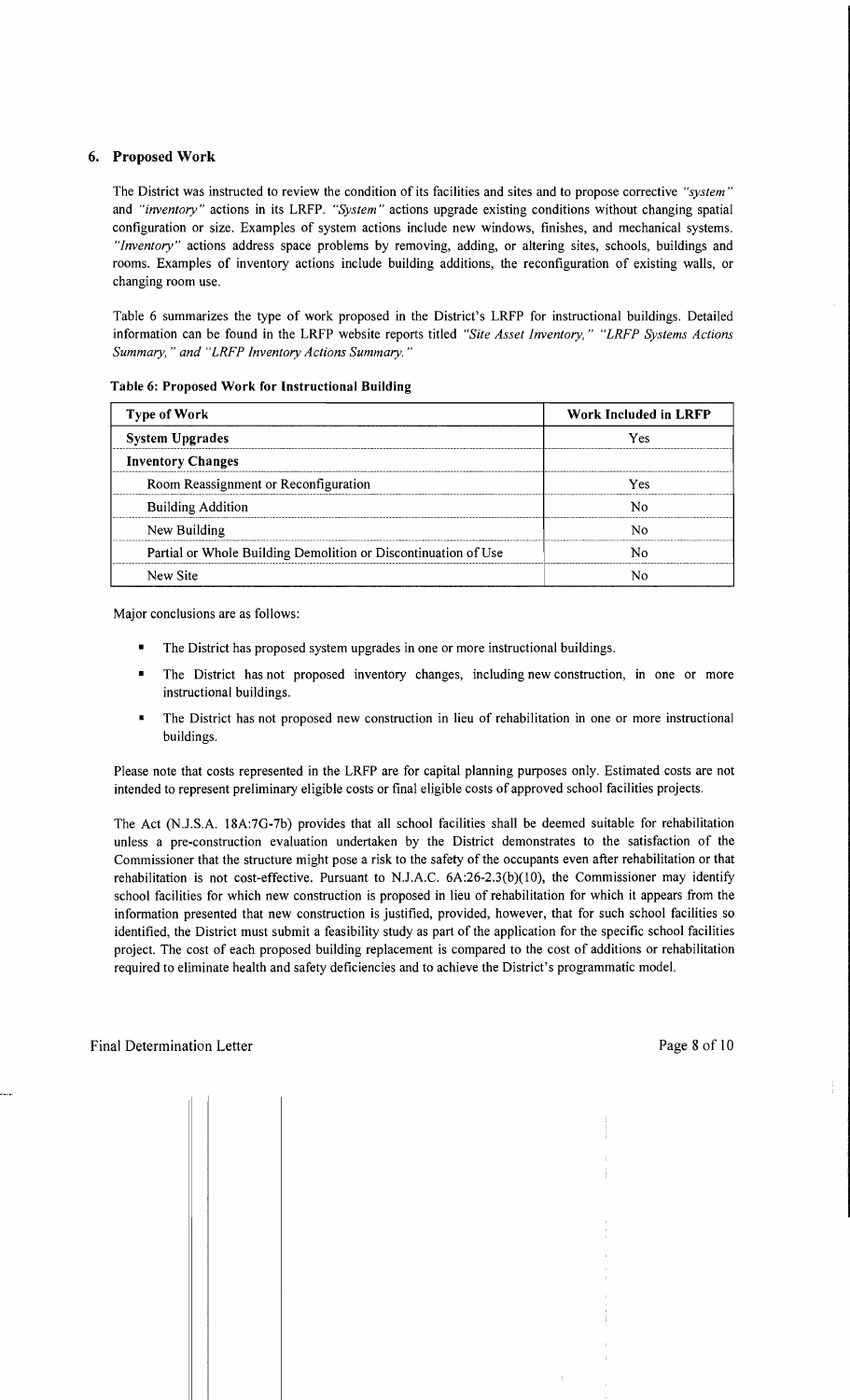Facilities used for non-instructional or non-educational purposes are ineligible for State support under the Act. However, projects for such facilities shall be reviewed by the Department to determine whether they are consistent with the District's LRFP and whether the facility, if it is to house students (full or part time) conforms to educational adequacy requirements. These projects shall conform to all applicable statutes and regulations.

**FINDINGS** The Department has determined that the proposed work is adequate for review of the District's LRFP. However, Department approval of proposed work in the LRFP does not imply that the District may proceed with a school facilities project. The District must submit individual project applications with cost estimates for Department project approval. Both school facilities project approval and other capital project review require consistency with the District's approved LRFP.

## **7. Functional Capacity and Unhoused Students After Completion** of Proposed **Work**

The *Functional Capacity* of the District's schools *after* completion of the work proposed in the LRFP was calculated to highlight any remaining Unhoused Students.

Table 7 provides a preliminary assessment of Unhoused Students and Estimated Remaining Maximum Area after completion of new construction proposed in the LRFP, if applicable. Detailed information concerning the calculation can be found in the website report titled *"Functional Capacity and Unhoused Students."* 

|                        | Estimated<br>Maximum<br>Approved Area<br>for Unhoused<br><b>Students</b> | Total New<br><b>GSF</b> | Proposed<br>Functional<br>Capacity after<br>Construction | Unhoused<br>Students after<br>Construction | Estimated<br>Maximum Area<br>for Unhoused<br><b>Students</b><br>Remaining |
|------------------------|--------------------------------------------------------------------------|-------------------------|----------------------------------------------------------|--------------------------------------------|---------------------------------------------------------------------------|
| Preschool (PK)         |                                                                          | 0                       | 15                                                       |                                            |                                                                           |
| Elementary $(K-5)$     |                                                                          | 0                       | 153                                                      |                                            |                                                                           |
| Middle $(6-8)$         |                                                                          |                         | 89                                                       |                                            |                                                                           |
| $High (9-12)$          |                                                                          |                         | $_{0}$                                                   |                                            |                                                                           |
| <b>District Totals</b> |                                                                          |                         | 258                                                      |                                            |                                                                           |

**Table 7: Functional Capacity and Unhoused Students After Completion of Proposed Work** 

Major conclusions are as follows:

- New construction is proposed for the following grade groups:  $n/a$ .
- Proposed new construction exceeds the estimated maximum area allowance for Unhoused Students prior to the completion of the proposed work for the following grade groups:  $n/a$ .
- The District, based on the preliminary LRFP assessment, will not have Unhoused Students after completion of the proposed LRFP work for the following grade groups: n/a.